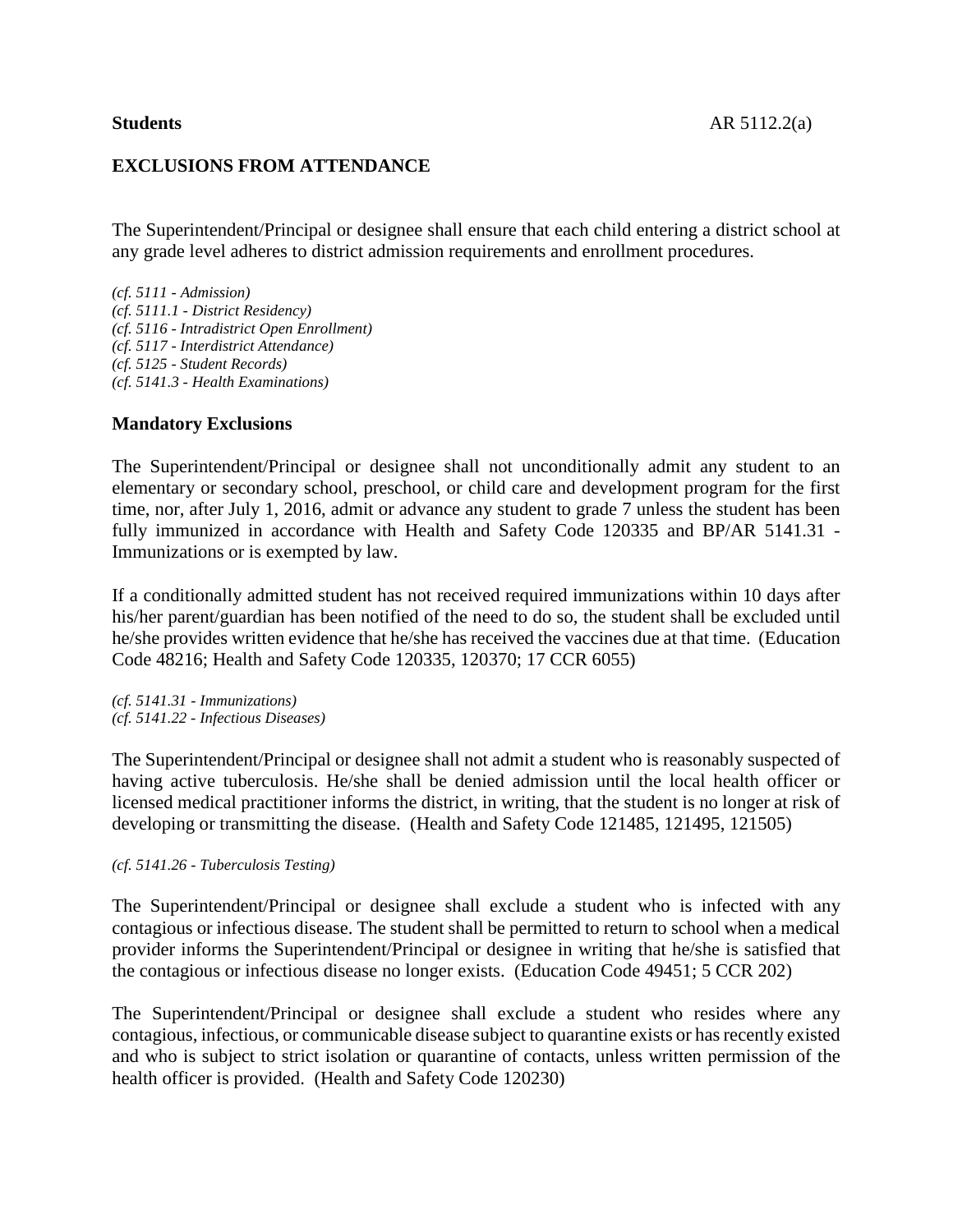# **EXCLUSIONS FROM ATTENDANCE** (continued)

# **Permissive Exclusions**

A student may be excluded from attendance under either of the following circumstances:

- 1. If there is good cause to believe that the student has been exposed to any disease stated in Health and Safety Code 120335 and his/her documentation of immunization does not show proof of immunization against that disease, the student may be temporarily excluded from the school until the local health officer is satisfied that the student is no longer at risk of developing or transmitting the disease. (Health and Safety Code 120335, 120370)
- 2. If the student has not had the health screening specified in Health and Safety Code 124040 before or within the first 90 days of attending first grade, he/she may be excluded for up to five days unless the parent/guardian has presented a waiver or the district has exempted the student from this requirement in accordance with law. (Health and Safety Code 124105)

*(cf. 5141.32 - Health Screening for School Entry)*

## **Notifications to Parents/Guardians**

The Superintendent/Principal or designee may exclude a student without prior notice to the parent/guardian if the student is excluded for any of the following reasons: (Education Code 48213)

- 1. He/she resides in an area subject to quarantine pursuant to Health and Safety Code 120230.
- 2. He/she is exempt from a medical examination but suffers from a contagious or infectious disease pursuant to Education Code 49451.
- 3. The Superintendent/Principal or designee determinesthat the presence of the student would constitute a clear and present danger to the safety or health of other students or school personnel.

However, in such cases, the Superintendent/Principal or designee shall send a notice as soon as reasonably possible after the exclusion. (Education Code 48213)

#### *(cf. 5145.6 - Parental Notifications)*

In all other cases, the Superintendent/Principal or designee shall send a notice to the student's parent/guardian stating the facts leading to the exclusion, prior to excluding the student from attendance.